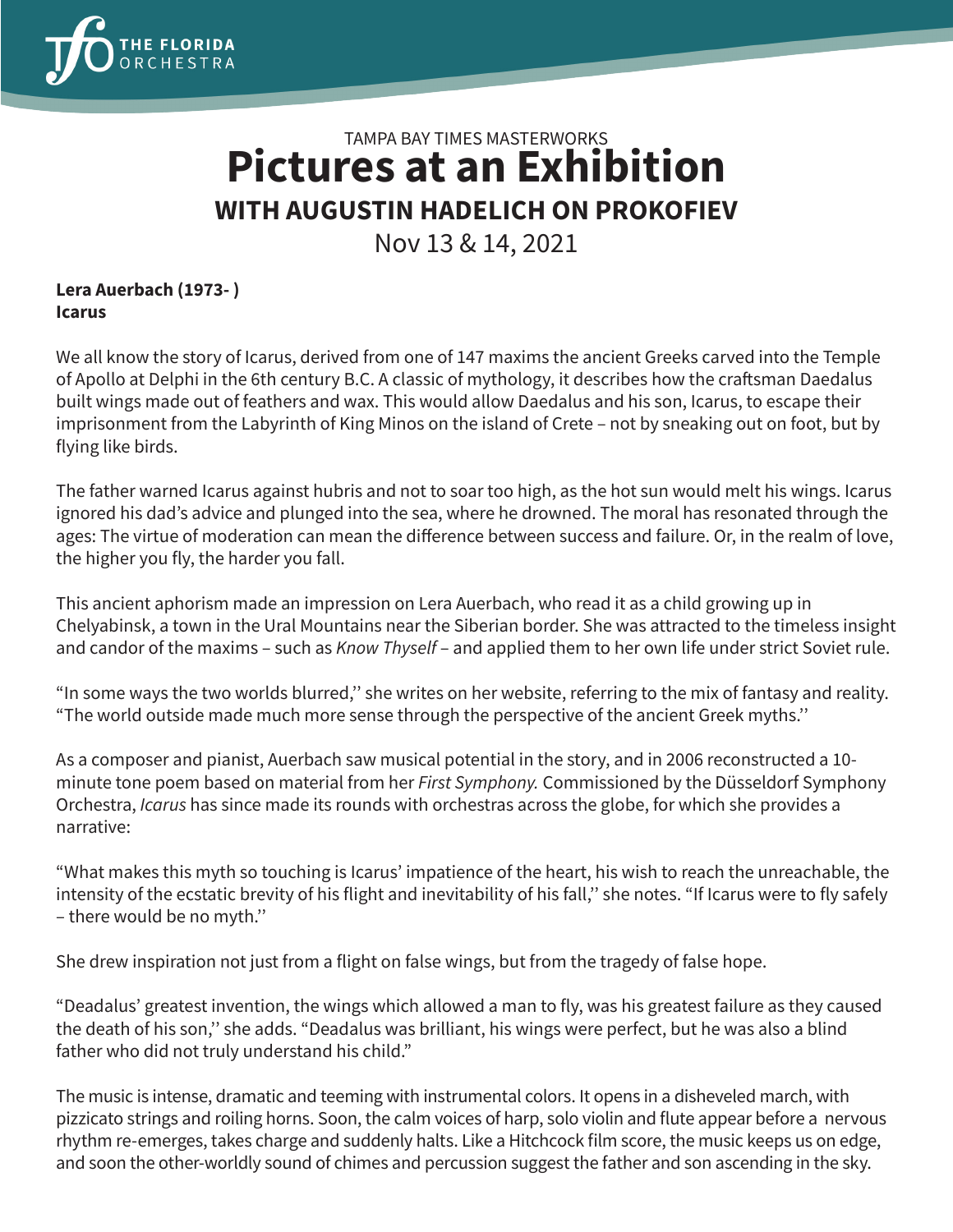In the second section, the orchestra creates a whirling, spiraling effect that ends with a dialog between solo violin, flute and oboe. A furious climax ensues, then an eerie off-key moment as the music slowly fades away against high violin harmonics. In the final seconds, the soft but piercing sound of amplified crystal glasses fill the hall and then falls silent.

None of this is attached too firmly to the wings of Icarus. In fact, Auerbach says, her score can mean whatever you want it to be: "All my music is abstract, but by giving evocative titles I invite the listener to feel free to imagine. Just allow the music to take you wherever it takes you.''

### **Sergei Prokofiev (1891-1953) Violin Concerto No. 2 in G Minor, Op. 63**

Prokofiev grew up in the midst of turmoil in his native Russia. Like his contemporary, Dmitri Shostakovich, his musical thinking evolved alongside artistic censorship under Stalin's regime, which both stirred and stifled his creativity. Ironically, Prokofiev died the same day as Stalin – March 5, 1953 – so he would never test the artistic climate outside socialist realism.

Remarkably, even under such encumbrance, Prokofiev was a 20th-century original with a unique sonic signature. Proficient at the piano as a child, he entered the St. Petersburg Music Conservatory at age 13, armed with a thick folder of compositions and an ego to match. He personified the enfant terrible.

He was "a stubborn, intelligent, obstinate, and cocky young man of undeniable talent,'' notes Harold Schonberg in his 1970 classic *Lives of the Great Composers*. "He disturbed everybody. Even as a student he was alienating his superiors with his sharp judgments on their music or teaching methods.'' Shostakovich said Prokofiev "had the soul of a goose.''

Goose or not, his ability was precocious and sophisticated, and developed along five lines – tradition, innovation, precision, lyricism and the comic. By the time he wrote his *Second Violin Concerto,* in 1935, he was merging late romanticism with the avant-garde, engaging listeners with both dissonance and hairraising virtuosity. Although not as popular as the Beethoven, Mendelssohn and Brahms concertos, the *G Minor Concerto* is a wonder all its own, says Augustin Hadelich, guest soloist in this weekend's TFO Masterworks concerts.

"This is one of the most exciting and colorful concertos in the repertoire,'' he says on a YouTube video about the work. "I always think of Prokofiev as being a storyteller and many of his pieces are very descriptive, so you start imagining scenes of fairy tales unfolding.''

The concerto opens with a somber five-note theme in G minor played in the low register of the violin, a motif that dominates the entire movement. The string section soon provides a blanket of support but in a contrasting key, then expands on a lyrical second tune, echoed by the horn and woodwinds. Clever dissonances tear holes in an otherwise tonal canvas, and the movement ends abruptly with two plucked notes by the soloist.

"This one in particular, starts in a very mysterious way,'' Hadelich says of the first movement. "It's not a coincidence that John Williams, when composing music for (the movie) *Harry Potter,* chose exactly the same pitches as the beginning of the Prokofiev.''